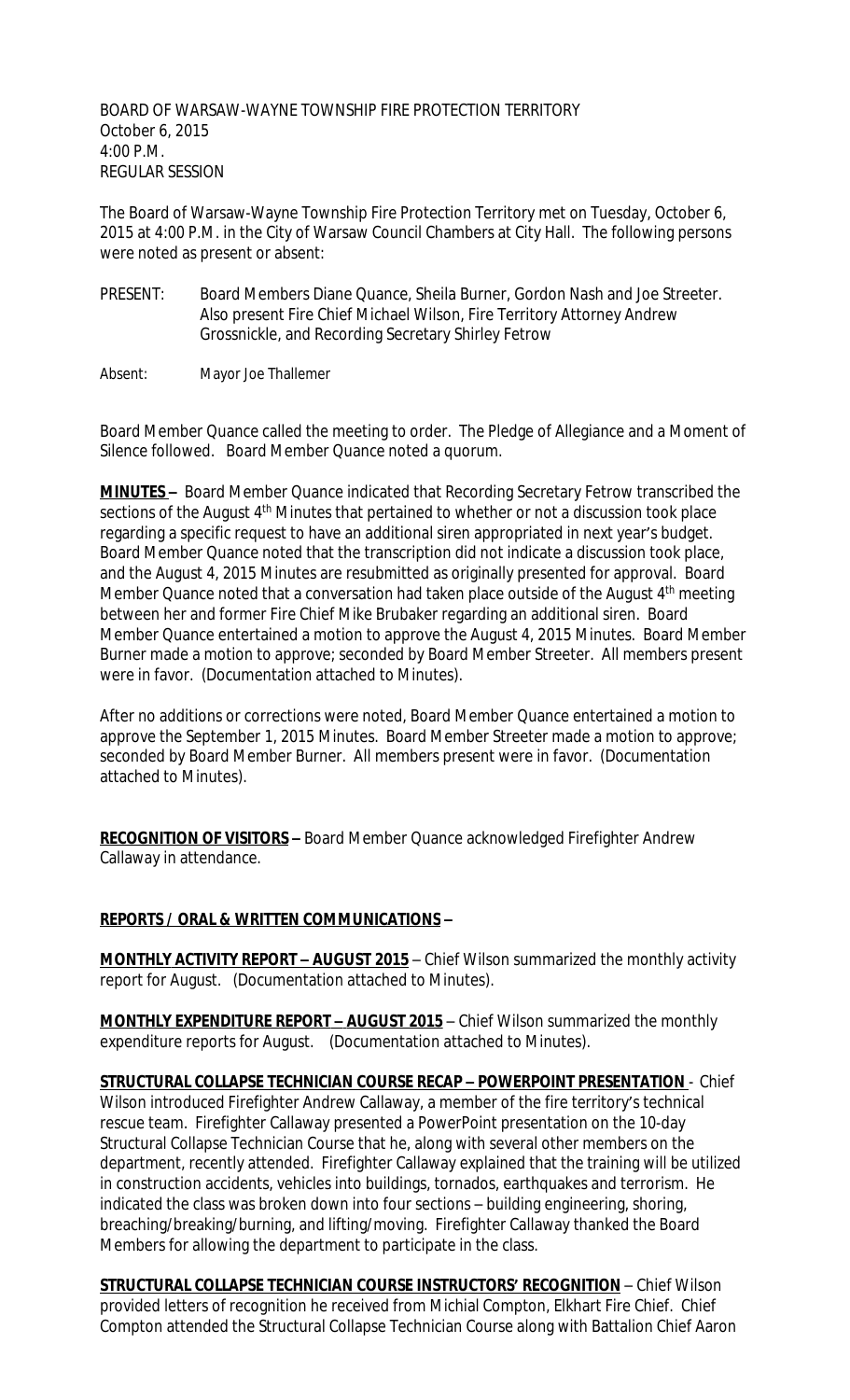Bolinger and Firefighter Andrew Callaway. Both BC Bolinger and FF Callaway were instructors at the course and were recognized by Chief Compton for their outstanding expertise and knowledge. (Documentation attached to Minutes).

**WARSAW CHEMICAL CO. PAYMENT FOR FEBRUARY 6, 2015 INCIDENT** – Chief Wilson indicated Warsaw Chemical has made a partial payment on the invoice submitted for the February 6, 2015 incident. Additional charges submitted for the Wastewater Utility Department are in process. Charges for the Warsaw Police Department overtime and Multi-Township overtime have been denied. (Documentation attached to Minutes).

**CFS INSPECTIONS – LADDER TRUCK ANNUAL REPORT OF INSPECTION** – Chief Wilson indicated the ladder truck had its annual inspection and passed with "flying colors". The company representative was impressed with the maintenance and housekeeping of the truck. (Documentation attached to Minutes).

**CUMMINS CROSSPOINT – SEMI-ANNUAL GENERATOR MAINTENANCE INFORMATION** – Chief Wilson indicated that the station generators have been serviced and noted that the Cummins Crosspoint representative recommended that the generator at Station 1, due to its age, be considered for replacement in the next couple of years. Chief Wilson noted he will obtain cost replacement estimates next year and present the estimates to the Territory Board for inclusion in the 2017 budget.

## **UNFINISHED BUSINESS –**

**NEW BUSINESS –**

### **TRAVEL REQUESTS –**

#### **OTHER MATTERS THAT MAY COME BEFORE THE BOARD –**

Board Member Quance thanked Recording Secretary Fetrow for her work with Family Safety Day, and thanked the fire department members for their community presence.

Chief Wilson explained that when an apparatus sits in the station it has an exhaust system attached to it. When the equipment is started and leaves the building the exhaust hose follows a track and detaches once the truck is out the door. This system removes from the building all diesel fumes generated from the trucks. Chief Wilson indicated that a vehicle placement change was made at Station 2 rotating the Battalion Chief's vehicle in front of the ladder truck in order for all vehicles to exit the front of the stations. In order to make this change the ladder truck was moved to the back of the station. To stay compliant with OSHA, the exhaust tracking system and hose needs to be extended at a cost of approximately \$9,000. This work will be done by the installer of the exhaust system.

Board Member Quance brought before the Board Members that due to the November elections, the November 3<sup>rd</sup> Fire Territory Board meeting location will need to be changed. Board Member Quance asked the members if the meeting could be held at City Hall, second floor conference room. All members were in favor of the new location. Recording Secretary Fetrow will contact Staci at the Mayor's office to reserve the room. The meeting time will remain at 4:00 p.m.

#### **MEETING REVIEW –**

NO ITEMS CARRIED FORWARD

NO VISITORS' QUESTIONS AND COMMENTS